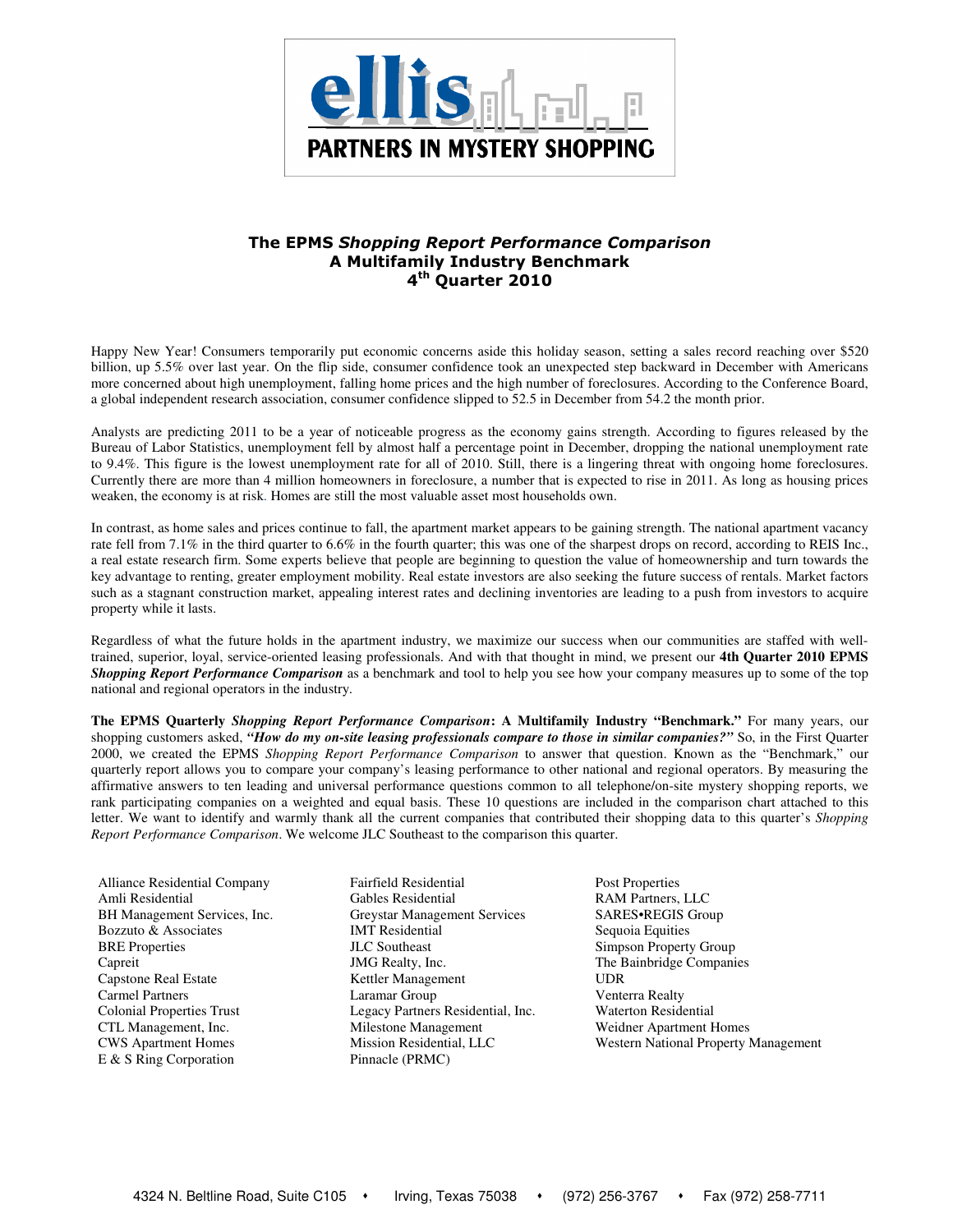### **Overall Average Takes a Dip**

Below is an 11 year summary of the fourth quarter benchmark averages as well as the highest and lowest average scores of the participants. The overall average took a -1.2% dip, breaking an upward trend that has been in place since 2005. The high increased slightly as compared to  $4<sup>th</sup>$  O 2009, but the low decreased by -0.9%.

|                                  | Overall Fourth  | Company Score - Average Ranges |       |                    |  |
|----------------------------------|-----------------|--------------------------------|-------|--------------------|--|
| <b>Fourth Quarter</b>            | Quarter Average | High                           | Low   | <b>Total Shops</b> |  |
| $4th$ Quarter, 2010              | 91.4%           | 98.7%                          | 79.4% | 3,885              |  |
| $4th$ Quarter, 2009              | 92.6%           | 98.1%                          | 80.3% | 4,090              |  |
| 4 <sup>th</sup> Quarter, 2008    | 90.9%           | 97.8%                          | 75.5% | 4,878              |  |
| $4th$ Quarter, 2007              | 87.7%           | 96.9%                          | 72.1% | 5,075              |  |
| $4^{\text{th}}$<br>Quarter, 2006 | 86.2%           | 95.7%                          | 74.3% | 4,441              |  |
| $4^{\text{th}}$<br>Quarter, 2005 | 83.3%           | 93.9%                          | 69.8% | 3,796              |  |
| 4 <sup>th</sup> Quarter, 2004    | 86.2%           | 93.9%                          | 66.7% | 5,448              |  |
| $4th$ Quarter, 2003              | 88.1%           | 94.4%                          | 76.3% | 5,131              |  |
| $4^{\text{th}}$<br>Quarter, 2002 | 85.0%           | 90.8%                          | 75.2% | 2,145              |  |
| $4^{\text{th}}$<br>Quarter, 2001 | 82.7%           | 88.9%                          | 64.7% | 1,917              |  |
| $4^{\text{th}}$<br>Quarter, 2000 | 80.6%           | 89.2%                          | 60.0% | 1.261              |  |

Consistency, determination and focus are mantras that we continue to hear from our top performers. This quarter's high scores are reflective of their commitment. This quarter's overall average of 91.4% is the second highest overall average in the fourth quarter in the history of the benchmark.



**A new benchmark leader! THE BAINBRIDGE COMPANIES ranks FIRST PLACE with an outstanding average shopping score of 98.67%** (99% standard deviation percentage; 4.05 standard deviation). The Bainbridge team set two company records**—**surpassing their score of 97.65% set in the first quarter of 2010 and making it to the number one spot! Founded in 1993, The Bainbridge Companies is an owner, developer and manager of approximately 10,000 apartment homes located throughout the Eastern United States. **Colleen Nolan**, Director of Training, commented on her team's success,

*"We are so proud of the entire Bainbridge Team for their commitment to excellence. Through their continued hard work and focus on customer service each and every day, they have once again proven to be the premiere team in the industry."*

**CARMEL PARTNERS, a consistent performer, takes SECOND PLACE with an impressive benchmark average of 97.47%** (97% standard deviation percentage; 5.75 standard deviation). Vice President, Sales Services, **Kate Grasso**, shared these remarks,

*"We are so excited to have placed in the Top 5 in the Fourth Quarter, 2010 Benchmark Report. Our associates work hard and are committed to top leasing performance here at Carmel. This is an outstanding achievement and we are proud of all of our dedicated associates who contributed to this accomplishment. We will continue to stay focused and look forward to much success in 2011."* 

**GABLES RESIDENTIAL SERVICES claims the THIRD PLACE position with an average score of 97.48%** (97% standard deviation percentage; 5.98 standard deviation). The Gables team is a consistent performer, placing in the top three benchmark positions more than 27 times! **Jennifer Antos**, Vice President of Learning and Development, commented about her team's ongoing success,

*"Gables Residential is proud to once again rank in the EPMS top five. Our associates continue to remain committed to utilizing superior sales techniques and providing excellent customer service. Great job team!"*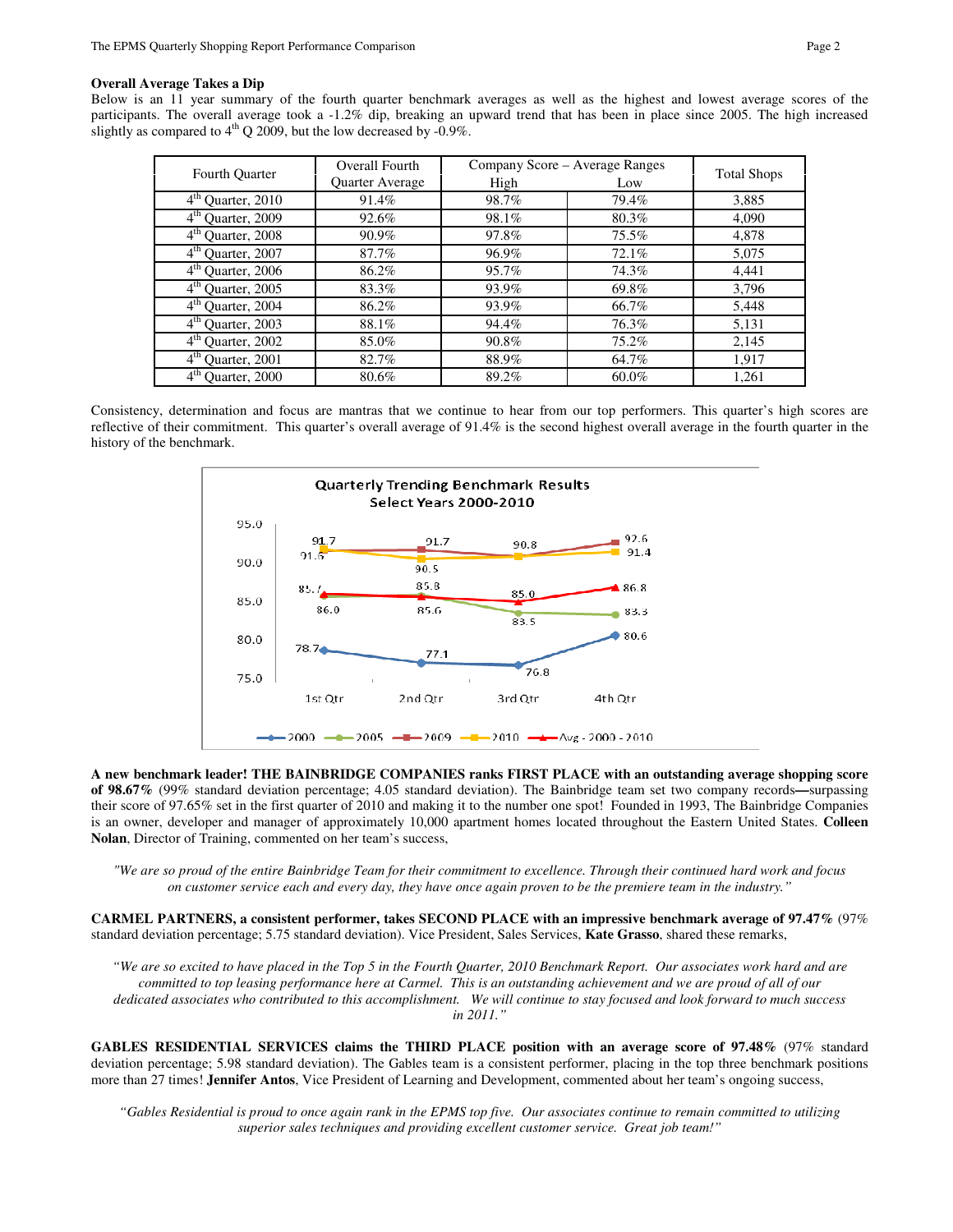**A new name to the top five, SEQUOIA EQUITIES, takes the FOURTH PLACE position with an average score of 96.87%** (97% standard deviation percentage; 6.79 standard deviation). Based in Walnut Creek, California, Sequoia Equities, owns and manages a portfolio of more than 9,000 apartment homes and is one of the largest privately held multifamily real estate investment firms in California. Director of Training, **Tammy Georgantes**, proudly stated,

*"Sequoia Equities is proud to earn a top five placement in the 4th Quarter EPMS Benchmark Report. This achievement means a great deal to our company and our overall mission. I would like to thank our team members for turning our sales process into a truly branded experience for our clients. It is their collective efforts that made this accomplishment possible!"* 

**Finishing in the FIFTH PLACE position is WESTERN NATIONAL PROPERTY MANAGEMENT with an overall score of 97.21%** (97% standard deviation percentage; 7.43 standard deviation). **Laura Khouri**, President, commented on this achievement,

*"I am once again extremely excited that our team has placed in the top five of the acclaimed EPMS Benchmark! The Leasing Associates at Western National recognize in this uncertain economic climate that customer service is of utmost importance and they continually exhibit this through care, compassion and accountability. They deserve all the credit and I have never been more proud of them!"* 

# **The Past, Present and Into the Future**

As we say goodbye to the past year and welcome in the new, a time has come to reflect and predict the behavior of the next customer that will walk through our door. This is an annual process for many industry leaders. Certainly, the future never arrives as planned but the wild innovations in our industry and changes in our world over the past 30 years have kept things very interesting. Let us take a ride in a time machine to explore the past, present and the future!

### *The 1980's:*

It was the "Me Decade", a generation of status seekers. If you have it, flaunt it! Buying in excess and on credit became a way of life and labels were everything, even for children. The Cable News Network (CNN) began broadcasting, and the United States ice hockey team defeated the Soviet Union's team at the Winter Olympic Games in an upset dubbed the "Miracle on Ice". Arcade and video games were a major industry and by late 1989, the Nintendo Entertainment System claimed 90% of the American video game market. Aerobics, minivans, camcorders, and talk shows became a part of our lives. Computers experienced an explosive growth in the 80's, going from being a toy to a full-fledged industry. Reagan declared a war on drugs, while breaking barriers with the simple demand, *"***Mr. Gorbachev tear down this wall!"** MTV was launched in the United States, and Dallas was one of the top television shows during the era. By the way, who really shot JR? At the turn of the decade, many were happy to leave the spendthrift 80's for the 90's, although some thought the eighties were totally AWESOME!

The 80's influenced the world of leasing office fashion, too. Ladies ditched the stringy, long hair of the 70's, opting for perms and lots of hairspray. Teased hair, two-toned eye shadow and glossy lipstick were the "it" look. Men pulled off a new business look with paisley or red power ties worn with fashionable suspenders or a silk vest. It was hard to go anywhere without at least a jacket but the ever traditional 3 piece suite was preferred. The media was a big influence through the popularity of TV melodramas like "Dynasty" and "Dallas".

In 1980, over 33% of renters were single households and 45% of renters were male and under the age of 45. High home prices expanded the number of middle class permanent renters. Households with dependent children were more likely to have been homeowners than renters. As a result, apartments were smaller and developers built more one bedrooms. Apartments were apartments - a box with four walls and a small kitchen. A community laundry room was considered a great amenity. Husband and wife management teams were not uncommon early on but finding a competent couple was quite the task. As you can imagine all communication between management and residents was verbal and most likely face to face. The future resident of the 80's did not have a long list of options, requirements and amenities in their floor plan requests. It was simple, "Do you have a one bedroom on the second floor?"

Consumers began their love affair with credit cards in the 80's. They learned from the previous decade that saving money in a bank could result in the value of that account being wiped out due to inflation or bank failure. They began borrowing money and spending their own incomes on paying off these loans instead of saving for a "rainy day". When someone's business failed or property values decreased, foreclosure became likely.

When the "bubble" burst in 1988, real estate values plummeted and foreclosures and bankruptcies soared. By 1989, over half of the Savings and Loans failed. Developers were indicted for illegal deals and property seized from the savings and loans were liquidated. Rapid growth slowed, and it took several years before the real estate market rebounded.

By the end of the 80's era, the Baby Boomers were moving out of the singles and couples phase and into the parenting phase, while the smaller GenX group were moving away from home.

#### *The 1990's*

This was a decade of "discovery". Scientists discovered how to clone animals, and they released the Hubble Telescope. Major League Baseball players went on strike in 1994, thus ending the season, cancelling the World Series for the first time in 90 years. The 90's saw the growth of the **World Wide Web** and the **Personal Computer PC**. In 1991, when the WWW first became available for the public, it grew dramatically. By the year 2000, there were an estimated 295 million users on the Internet**.**

The recession of the early 1990's was an economic recession that hit much of the world in 1990-1991. Like all recessions, this one had a profound impact on society. Rates of alcoholism and drug abuse increased as did rates of depression. Factors contributing to the slump included rising oil prices, a sharp increase in interest rates, and declining availability of credit. Unemployment rose from 5.2% in 1989 to 7.5% in 1991. Suddenly, just making "ends meet" was considered almost unattainable.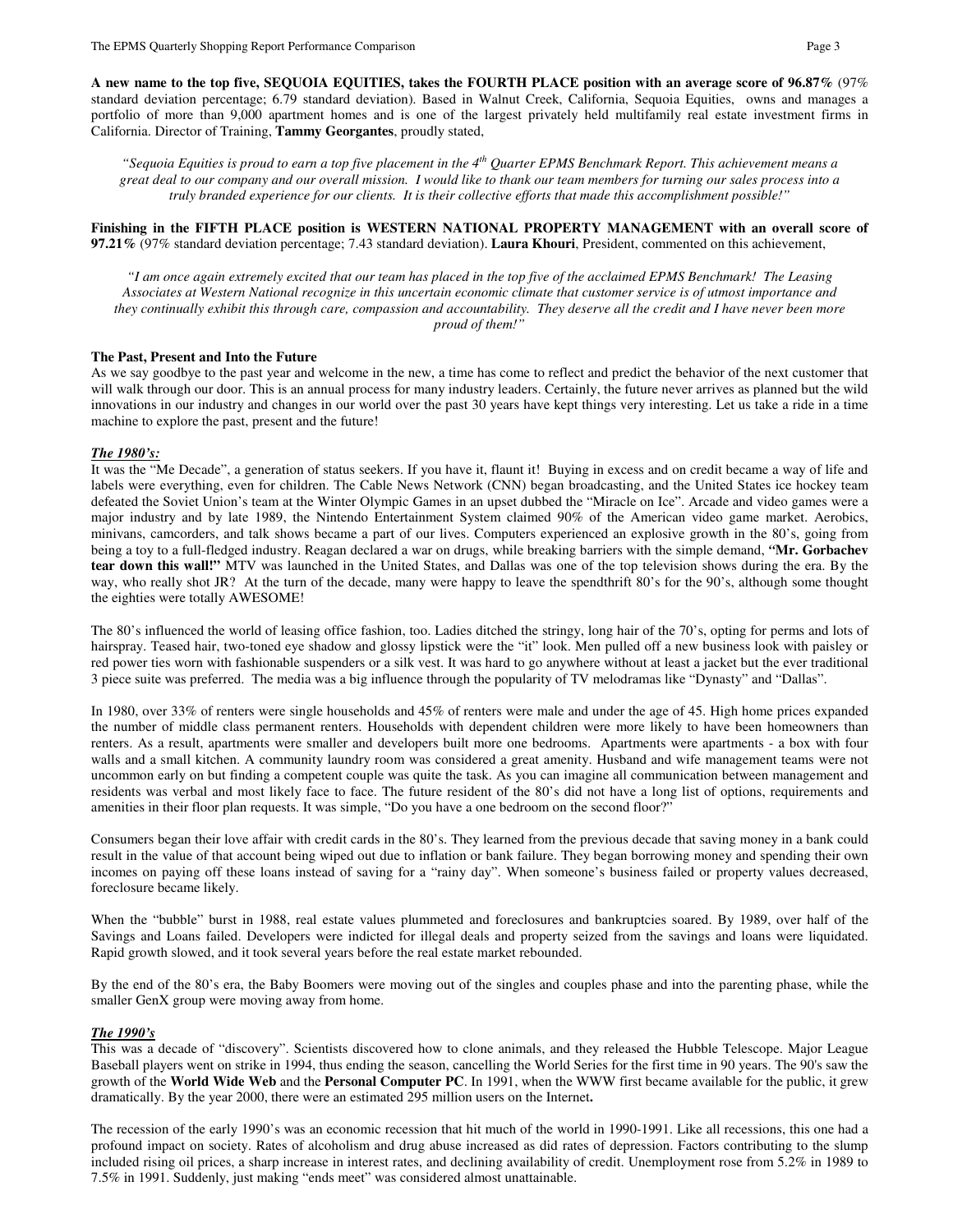The economy, meanwhile, turned in an increasingly healthy performance in the mid to late 1990's. Productivity was continuing to grow, inflation was relatively low, and the labor market was tight. Innovations in telecommunications and computer networking spawned a vast computer hardware and software industry and revolutionized the way many industries operate. By the late 90's, the economy grew rapidly, and corporate earnings rose rapidly. Low unemployment, low inflation and strong profits sent the stock market surging. The Dow Jones Industrial Average hit the 11,000 mark in 1999, adding substantially to the wealth of many Americans. Many countries, institutions, companies, and organizations were prosperous during this time. The U.S. experienced its longest period of economic expansion during this decade.

The leasing office fashion was also in a "change movement". The cluttered, over-the-top glamour of the 80's took on a simple, understated look in the 90's. The wide shouldered "power suit" fell out of fashion and women's jewelry at the leasing office became minimal in contrast to the flashy 80's accessories. The "mix-and-match" look gained popularity for women and men's office wear relaxed, swapping formal suits and ties for casual, light-weight shirts and trousers. Working from home became more popular towards the end of the era. Overall, office attire became more 'casual Friday' and less 'Corporate Monday'.

We spoke with **Scott Wilder, Senior Vice President, Residential Management,** with **Lincoln Property Company,** and asked him to share his thoughts on property management in the 90's. This is what he had to say.

"The number of affluent individuals and families that choose apartment living over ownership was a growing trend in the 90's. This demographic is frequently referred to as the "lifestyle renter"; these men, women and even expanding families made up a large segment of the rental market. New apartment designs and construction changed in response to these lifestyle renters. Characteristics such as 9 foot ceilings, garages, upscale appliances, business centers, in-home offices and multiple phone lines came to be expected in new construction. Community amenities like resort style pools, organized social activities and elaborate athletic facilities were also commonplace in new high-end communities."

Scott went on to say, "In contrast to the 80's, larger apartments were built to meet the demands and needs of this new renter. The average size of new units constructed in 1996 was 1,075 square feet compared with 880 square feet in 1985. Two bedrooms and three bedrooms gained popularity. A vital factor in securing new development sites in the 90's were proximity to major employers, shopping, schools and accessibility to major highways and public transportation. Meanwhile, back at the leasing office, many days were spent "outreach marketing", visiting local business owners and major employers. In the mid to late 90's, bundled services gained popularity, cable was privatized and managers began to really push ancillary income. The 90's was the decade of the REIT (Real Estate Investment Trust) and their activity was the prime focus in real estate journals. By the late 90's REITS passed Pension Funds as the largest single institutional owner of real estate."

As the 90's came to a close so did the bare midriff trend. The 21st century ushered in a conservative president and, in turn, a more conservative style of dress. This, for those of us who lived through a decade of stomach showing style was a relief. Among fashion fads of the 90's, we were happy to see this trend go out of style, but do not blink! As we learned from bell bottoms, some trends keep coming back no matter what the fashion magazines.

#### *The Years 2000-2010*

"In just the past dozen years, the personal computer has transformed offices; videocassette recorders and compact discs have revolutionized home entertainment. The next dozen years will bring the world to the year 2000. What further wonders will be commonplace when the next century begins?" (*July 18, 1988 FORTUNE Magazine*)

**Technology, Technology And Technology!** In the year 2000, 44% of the U.S. was on the internet and by 2007, this number increased to 70%. In 2009, 30% of all Internet users were between 18 and 32 years of age - Generation Y. The biggest increase in internet use since 2005 can be seen in the 70 to 75 year old age group. This was confirmed in a survey taken from 2006-2008 by Pew Research Center's Internet & American Life Project. The results showed that a larger percentages of older generations are online now than in the past and are doing more activities online.

**What else changed?** The USB flash drive replaced the floppy disk. Wireless internet became prominent by the end of the decade as well as internet access in devices such as mobile phones. Email became a standard form of interpersonal written communication. The world of video games reached the next Generation in the form of consoles like the Wii, the PlayStation 3 and Xbox 360 by the mid 2000's. The decade saw the steady decline of books, magazines and newspapers as the main conveyors of information and advertisements. News blogs grew in readership and popularity. Books became available online. Electronic devices such as Amazon Kindle threatened the popularity of printed books. Social Media gained popularity and strength, and by the end of 2009, there were 350,000,000 active users on Facebook. Social media reached beyond schools and groups to a way of marketing major business and product. The 2000's also experienced some of the worst and most destructive natural disasters in history, including Hurricane Katrina and the 2004 Indian Ocean Earthquake and Tsunami.

This was a time of great ups and great downs. Despite boasts during the boom years of the late 1990's, the U.S. economy slumped into a recession that lasted from March 2001 until November 2001. Economic growth came to a standstill largely due to the end of a long investment boom especially in the information technology sector. This recession ended a ten year period of expansion in the national economy, the longest expansion in U.S. history according to the National Bureau of Economic Research (NBER).

The War on Terrorism and War in Afghanistan began after the September 11 attacks in 2001. Suddenly, the U.S. economy became the cause of a worldwide downturn. It was not until 2002 that a sluggish recovery began. In 2003, the United States invaded and occupied Iraq, a war which ended the rule of Saddam Hussein. Following the war in Iraq, consumer spending rebounded as did stock prices. The housing market remained strong. Inflation was low. Additional tax cuts were passed. There was an easing of oil prices. Productivity growth was strong.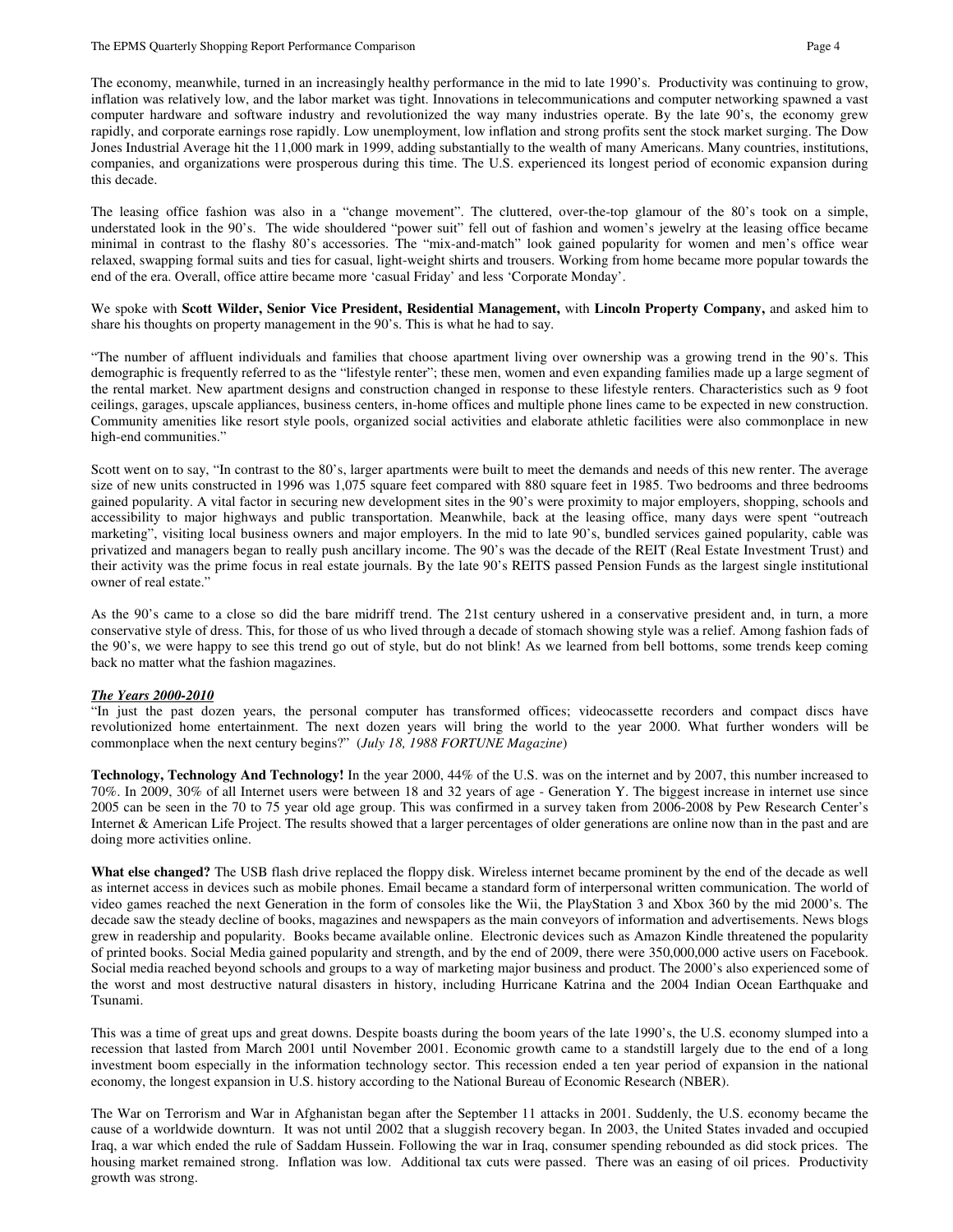The global financial crisis came to the forefront of the business world and world media in September 2008 with the failure and merging of a number of American financial companies. Fast forward to 2010, and the gloom and disappointment still largely dominate the economic headlines with the words, "high unemployment" and "home foreclosures".

The office fashion in the 2000's can be described as a "mash-up". For the most part, the decade did not have one particular style but rather a recycling of styles from past decades. In the late 1990's and 2000's, the "jeans are okay" creative culture and easy going dress codes spread as the dot com boom and then social media transcended the American office. In the leasing office, career apparel became a well known industry term and a way for companies to brand themselves. This also eliminated the need for managers to police the different fashion styles that were popping up every couple of years.

How has the apartment industry changed? That is a loaded question as there are very few areas if any that have not been touched by technology. From the way a community is designed and marketed, to the leasing process, to the resident service and retention process, it has all changed. There is no need to list them all. If you are reading this letter, then you already know and by tomorrow, something new will replace what you did yesterday.

Savvy is the best word that can describe the renter of 2010. What are they looking for in their apartment that is different from the renter of the 90's? The same and more! According to industry research, today's renter still wants the traditional amenities that have made apartment life convenient for decades. They also want to bring their large dog and live in an apartment that is ecofriendly and compatible with modern technology. Yes, they will need more wall space for that large flat screen television and a solution for hiding those wires and cables.

As time marches forward, it is becoming increasingly difficult to remember what life was like before the Internet and all of this technology we utilize each day. In fact, for some of today's youth, the Internet in its current form has always existed. So let us take a moment to reminisce about what life was like before the Internet before we all forget.

- **Before the internet...**we conducted research at libraries
- **Before instant messaging…**we spoke friends over the telephone that had a cord and played board games with family
- **Before blogging…**letters handwritten in secret codes were exchanged at school and emotions were scribbled into a diary
- **Before search engines...**we pressed our ears against the speaker and repeated our favorite song over and over so we could write down the lyrics
- **Before myspace.com and facebook.com…**kids would hang out at Video Arcades, Malls, Roller Rinks, and pizza places

# *The Year 2010-beyond*

If you fall into the Baby Boomer or Xer category, you better hold on to your seat! Things are about to change pretty significantly and quickly for all of us and there is nothing we can do but welcome it with open arms! We are talking about the GenYs (a.k.a Millennials) the largest age group to ever enter the workplace. Currently, they make of 36% of the workforce, compared to 38% Baby Boomers. According to current studies, within 5 years, they will reach 45% and in 10 yrs 50%. They will be working at your company, running your company and living in your apartments. Understanding their wants, needs, desires and what makes them "click" will be critical to success. The culture of most companies has been the culture of the Baby Boomers for the last 30 years. That is all about to change because by 2020, the Boomer generation is expected to represent 20% of the workforce and GenYs will be 50%!

What will the next generation of resident want? How will they make decisions? How will this impact our industry? We asked industry experts to look into the "crystal ball" and tell us what they see in the future of apartment management. Certainly, nobody knows what it will look like but we thought it would be fun to see what they all had to say!

We spoke with **Mike Mueller**, CEO of **VaultWare**, and one of the Internet's early innovators and founders of the first apartment Internet Listing Service. We asked him to look into his crystal ball and interview the resident of the future. This is what they might have to say…

# *Mr. /Ms. Future Resident*

*"There will be a fundamental shift in how I am going to find an apartment and interact with your leasing staff. I do not want to talk to anyone. I have been conditioned by other business entities to transact solely online. I would never even consider calling a person to book an online reservation, and I expect the same functionality in your website as other industries. If you cannot provide this, I will move on. You will need to create an entire new experience in order to get me to come visit you, easily accessible and including video tours. I want this to be fully functioning in a way that I want to do it, not the way you think it should work. I am not fond of creating a lot of user names and passwords and I do not like to complete forms just to find out if I am prequalified - frankly, I do not trust you!* 

*I like self service, and I do not want you involved in the transaction until I am ready. I want choices! Oh, before I forget, please do not ask me to call for pricing; I will not call. Again, I will talk on my own terms when I am ready, and you need to be available. I may call you, I may text you or I may email you - I will choose.* 

*Finally, why is your office only open from 9:00 to 5:00 Monday through Friday? This is when I am at work. What if I have a question about your community? Is there someone available after hours for me to connect with? Someone that really understands your community?* 

*P.S. Please stop asking me to be your friend on Facebook. You are a building not a person! I might be a fan but not a friend.* 

# **What else?**

• The future may be Self Selecting Social Networks. Apartment communities may start their own private social networks which will only be open to those that live there. If a resident wants to locate a babysitter, they can post it out on the social network and locate someone a few doors down. People will belong to multiple private social networks versus only one all inclusive social network.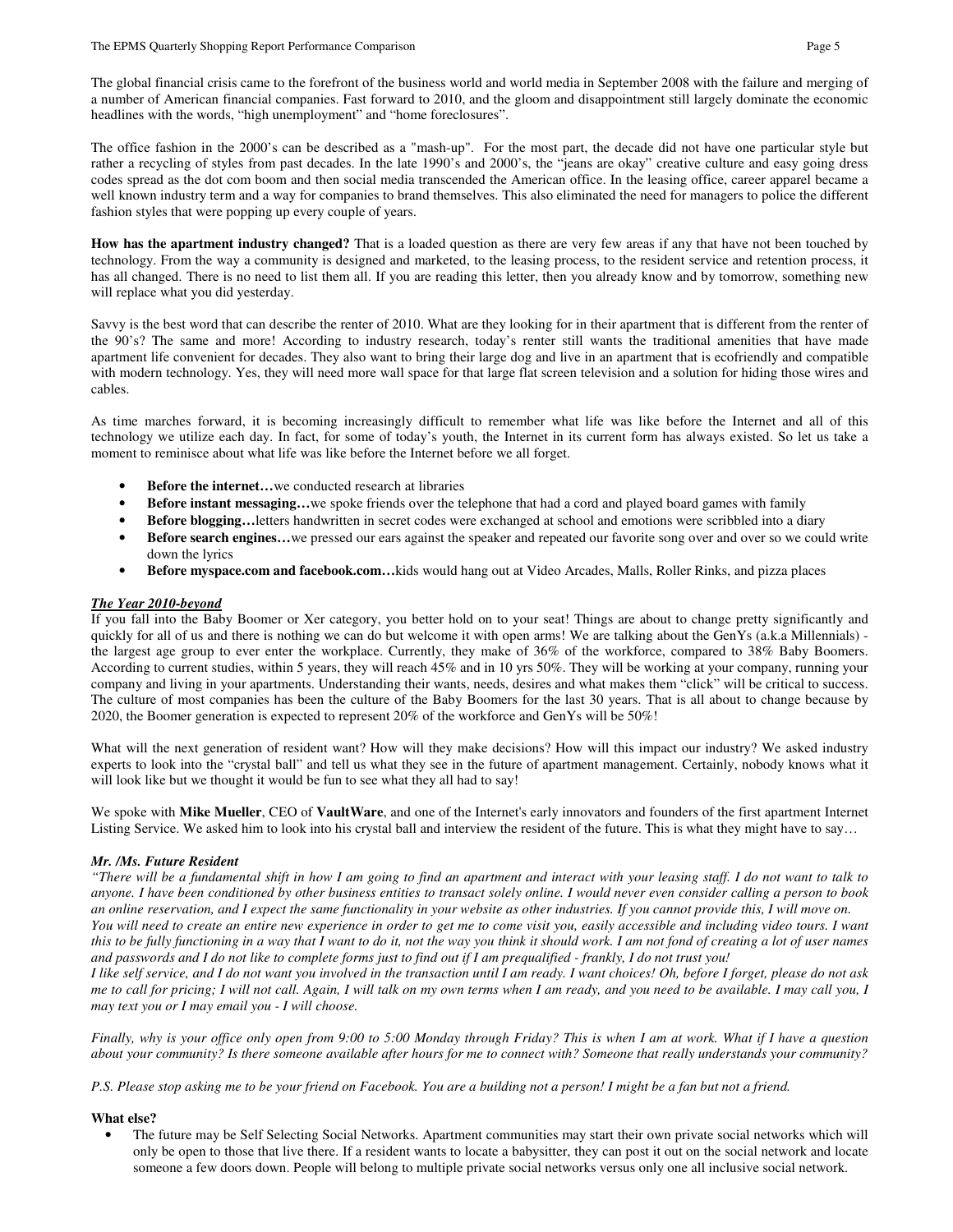- The future resident may bypass the ILS and go directly to their Facebook page to see where their friends currently live. They will use their social network to figure out where they want to live. Apartment websites of the future will give up the fluff, reduce clicks and include a lot of video. In fact, YouTube might be the ideal place to get your leases. Imagine creating a resident contest where they make a video on their iPhone about what they like best about their apartment and community and post it to YouTube. User generated content may be the best because your residents are the best sales people and they are believable. **Mike Mueller**, CEO, **VaultWare**
- All client research, communication and paperwork will be conducted online and most likely by using a mobile device. The first time a client sees a community in person will be on their move in day. Tours will be conducted on an iPad. The Leasing Professional position will become more of a Concierge Service. When hiring a new Leasing Professional, marketing and customer service backgrounds will become more important than industry experience. **Laura Khouri**, President, **Western National Property Management.**
- Development will be looking at smaller spaces/unit size and urban developments with access to public transportation. Clients will want managers to provide a lot of "green" opportunities. Expanding and leveraging social media will be key. **Colleen Nolan**, Director of Training, **The Bainbridge Companies**
- The client's time is a big factor, and it is limited. As a result, they want information now and they want to get it on their own. You have to be where they are searching. Resident Portals will provide them the opportunity to set up their own information and allow them to see what they want to see. A push towards urban multi-use properties; they will want to be where the action is. Ramping up services that are geared to saving time such as door to door dry cleaning pick-up and valet trash service. Handwritten guest cards will be a thing of the past as well as leasing binders. Leasing Professionals will use tablets such as the iPad and online videos posted on YouTube. **Tammy Georgantes**, Director of Training, **Sequoia Equities**
- The future resident will be even more tech savvy and rely more on the Internet in their search for an apartment home. We will possibly reduce the amount of print advertisements and focus more on reaching prospective resident through the Internet and interactive websites (with real time pricing) along with social media. People will move back into the cities and will want more high-end amenities and desire a strong sense of community. New developments will need to include plenty of "green" elements including electric hook-up for cars, energy efficient appliances and multiple recycling locations through the community. **Kate Grasso**, Vice President-Sales Services, **Carmel Partners**
- It is about engaging the customer! Online leasing videos will move from a "sales" video to a "lifestyle" video that is more about the community and not so much about a particular apartment. It will be about the experience. YouTube videos will become more prevalent as a tool used to entice a client to lease at a community. They will want to answer the question, "How will I feel when I am living there?" Paying rent online will become commonplace. Bar codes will make it easier to access the rent payment process and instantly link to an apartment's Facebook page. Use of an iPad for in-person leasing and completing the entire process before returning to the office in the future. There will be more urban living in high growth and high employment areas. **Jennifer Antos**, Vice President of Learning and Development, **Gables Residential Services**

Tomorrow's techno savvy customers will be armed with purchasing firepower unavailable to any previous generation - instant, comprehensive information from the Internet, immense choice and real-time price comparison. Moreover, social media will continue to constantly inform and influence their behavior. This era of "new experts" will be permanent. In fact, it will become an even more potent force because the generations of customers that follow will have more effective, more agile technology and they will be more adept at using it for their benefit - not yours. Will you be ready for them?

We thank you for your participation in the quarterly survey. We appreciate the feedback that you provide to make this report informative and a reliable resource to fellow industry peers. We hope you will find Ellis, Partners in Mystery Shopping to be not only the finest source for mystery shopping but also a training resource for your organization. Additional support and information can be found in "Resources" offered on our website, www.epmsonline.com.

Sincerely,

Joanna Ellis

Joanna Ellis, CAPS President jellis@epmsonline.com

#### Note: **EPMS Scoring Method: Average Scoring Calculation + Standard Deviation Component**

The EPMS Quarterly Shopping Report Comparison (Benchmark) employs not only the historically utilized average scoring calculation method for rankings but also a secondary Standard Deviation component. Standard deviation is easily explained as the measure of how much the data in a certain collection (i.e. individual Benchmark scores from each considered shop) are scattered around the average (your calculated benchmark percentage score for the quarter). The more tightly clustered the individual scores are, the lower the standard deviation. A higher standard deviation means that the scores are more widely scattered. For the purpose of the Benchmark report, the lower the standard deviation, the better. What this means for you is that your ranking in the Benchmark is still primarily determined as it always has been, by your Benchmark average score based on the answers to the 10 key questions on full shops conducted for that time period. In other words, if your overall Benchmark percentage outscores all other participants for the quarter, you will still earn the top spot! However, for cases where ranking companies share an average Benchmark score rounded to an identical full percentage point, we have implemented the Standard Deviation calculation as a second step in the process. For participants with the same average score, the one with the lowest Standard Deviation will place higher in the rankings.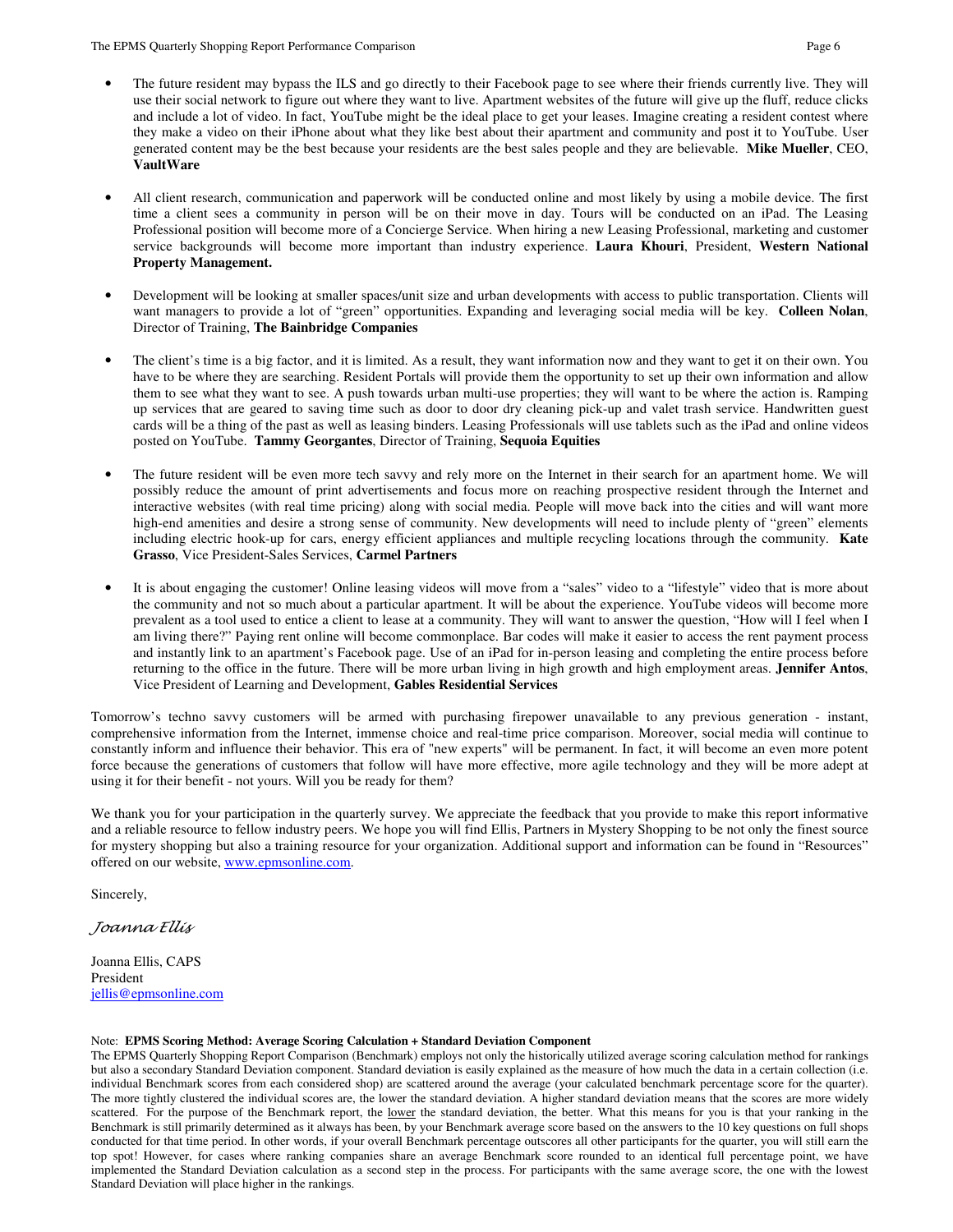

# **SHOPPING REPORT PERFORMANCE COMPARISON FOURTH QUARTER, 2010MULTIFAMILY INDUSTRY BENCHMARK**

|                                                       | <i><b>TELEPHONE</b></i><br><b>PRESENTATION</b> |                                       | <b>ON-SITE</b><br><b>PRESENTATION</b> |                                            |                                           |                         |                                       |                             |                                 |                            |                                            |                               |                          |                                     |                                                             |
|-------------------------------------------------------|------------------------------------------------|---------------------------------------|---------------------------------------|--------------------------------------------|-------------------------------------------|-------------------------|---------------------------------------|-----------------------------|---------------------------------|----------------------------|--------------------------------------------|-------------------------------|--------------------------|-------------------------------------|-------------------------------------------------------------|
|                                                       | Q1<br><b>Set Appt</b>                          | Q <sub>2</sub><br>Telephone<br>Number | Q3<br>First<br>mpression              | Q4<br>Identify<br><b>Specific</b><br>Needs | Q5<br>Discuss/<br>Show<br><b>Property</b> | Q6<br>Apt.<br>Condition | Q7<br>Feature/<br><b>Benefit Sell</b> | Q8<br>Overcome<br>Objection | Q9<br>Ask for<br><b>Deposit</b> | Q10<br>∟ease from<br>Agent | <b>CLIENT</b><br>OVERALL<br><b>AVERAGE</b> | <b>STD</b><br><b>DEV</b><br>% | <b>STD</b><br><b>DEV</b> | <b>Alliance Residential Company</b> | <b>Participating Companies</b><br><b>Kettler Management</b> |
| <b>QUESTION OVERALL</b><br><b>AVERAGE</b>             | 94.99%                                         | 84.97%                                | 94.68%                                | 92.91%                                     | 94.32%                                    | 95.30%                  | 94.50%                                | 96.76%                      | 75.59%                          | 90.29%                     | 91.43%                                     |                               | 14.82                    | <b>Amli Residential</b>             | <b>Laramar Group</b>                                        |
| The Bainbridge<br>Companies                           | 100.00%                                        | 97.78%                                | 100.00%                               | 100.00%                                    | 97.78%                                    | 100.00%                 | 100.00%                               | 100.00%                     | 93.33%                          | 97.78%                     | 98.67%                                     | 99%                           | 4.05                     | <b>BH Management Services, Inc.</b> | Legacy Partners Residential, Inc.                           |
| <b>Carmel Partners</b>                                | 98.85%                                         | 91.95%                                | 100.00%                               | 98.85%                                     | 100.00%                                   | 100.00%                 | 98.85%                                | 97.70%                      | 93.10%                          | 95.40%                     | 97.47%                                     | 97%                           | 5.75                     | <b>Bozzuto &amp; Associates</b>     | <b>Milestone Management</b>                                 |
| <b>Gables Residential</b><br><b>Services</b>          | 98.84%                                         | 95.94%                                | 98.55%                                | 98.26%                                     | 99.13%                                    | 98.55%                  | 99.42%                                | 99.42%                      | 89.28%                          | 97.39%                     | 97.48%                                     | 97%                           | 5.98                     | <b>BRE Properties</b>               | <b>Mission Residential, LLC</b>                             |
| <b>Sequoia Equities</b>                               | 97.59%                                         | 92.77%                                | 97.59%                                | 97.59%                                     | 98.80%                                    | 98.80%                  | 97.59%                                | 98.80%                      | 91.57%                          | 97.59%                     | 96.87%                                     | 97%                           | 6.79                     | Capreit                             | Pinnacle (PRMC)                                             |
| <b>Western National</b><br><b>Property Management</b> | 99.04%                                         | 95.19%                                | 100.00%                               | 93.27%                                     | 99.04%                                    | 99.04%                  | 98.08%                                | 99.04%                      | 96.15%                          | 93.27%                     | 97.21%                                     | 97%                           | 7.43                     | <b>Capstone Real Estate</b>         | <b>Post Properties</b>                                      |
| <b>CLIENT 6</b>                                       | 97.14%                                         | 98.57%                                | 95.71%                                | 94.29%                                     | 98.57%                                    | 94.29%                  | 98.57%                                | 95.71%                      | 97.14%                          | 95.71%                     | 96.57%                                     | 97%                           | 11.15                    | <b>Carmel Partners</b>              | <b>RAM Partners, LLC</b>                                    |
| <b>CLIENT7</b>                                        | 99.29%                                         | 88.57%                                | 97.14%                                | 95.71%                                     | 100.00%                                   | 95.71%                  | 97.14%                                | 99.29%                      | 88.57%                          | 98.57%                     | 96.00%                                     | 96%                           | 7.76                     | <b>Colonial Properties Trust</b>    | <b>SARES-REGIS Group</b>                                    |
| <b>CLIENT 8</b>                                       | 100.00%                                        | 87.27%                                | 96.36%                                | 92.73%                                     | 100.00%                                   | 96.36%                  | 96.36%                                | 98.18%                      | 92.73%                          | 94.55%                     | 95.45%                                     | 95%                           | 8.35                     | CTL Management, Inc.                | <b>Sequoia Equities</b>                                     |
| <b>CLIENT 9</b>                                       | 94.00%                                         | 94.00%                                | 96.00%                                | 98.00%                                     | 100.00%                                   | 98.00%                  | 98.00%                                | 100.00%                     | 80.00%                          | 92.00%                     | 95.00%                                     | 95%                           | 8.63                     | <b>CWS Apartment Homes</b>          | <b>Simpson Property Group</b>                               |
| <b>CLIENT 10</b>                                      | 98.36%                                         | 91.80%                                | 98.36%                                | 96.72%                                     | 100.00%                                   | 98.36%                  | 96.72%                                | 96.72%                      | 78.69%                          | 95.08%                     | 95.08%                                     | 95%                           | 8.68                     | E & S Ring Corporation              | The Bainbridge Companies                                    |
| <b>CLIENT 11</b>                                      | 100.00%                                        | 89.19%                                | 94.59%                                | 97.30%                                     | 100.00%                                   | 94.59%                  | 97.30%                                | 100.00%                     | 89.19%                          | 91.89%                     | 95.41%                                     | 95%                           | 9.31                     | <b>Fairfield Residential</b>        | <b>UDR</b>                                                  |
| <b>CLIENT 12</b>                                      | 98.72%                                         | 89.10%                                | 98.08%                                | 98.08%                                     | 94.23%                                    | 98.08%                  | 95.51%                                | 98.08%                      | 87.18%                          | 95.51%                     | 95.26%                                     | 95%                           | 12.05                    | <b>Gables Residential</b>           | <b>Venterra Realty</b>                                      |
| <b>CLIENT 13</b>                                      | 100.00%                                        | 91.40%                                | 97.85%                                | 98.92%                                     | 98.92%                                    | 93.55%                  | 95.70%                                | 97.85%                      | 72.04%                          | 95.70%                     | 94.19%                                     | 94%                           | 8.25                     | <b>Greystar Management Services</b> | <b>Waterton Residential</b>                                 |
| <b>CLIENT 14</b>                                      | 98.33%                                         | 88.33%                                | 95.00%                                | 96.67%                                     | 100.00%                                   | 93.33%                  | 96.67%                                | 96.67%                      | 80.00%                          | 90.00%                     | 93.50%                                     | 94%                           | 10.05                    | <b>IMT Residential</b>              | <b>Weidner Apartment Homes</b>                              |
| <b>CLIENT 15</b>                                      | 95.63%                                         | 91.67%                                | 95.63%                                | 92.46%                                     | 98.41%                                    | 98.41%                  | 95.63%                                | 94.84%                      | 80.56%                          | 93.25%                     | 93.65%                                     | 94%                           | 11.51                    | <b>JLC Southeast</b>                | <b>Western National Property Management</b>                 |
| <b>CLIENT 16</b>                                      | 98.89%                                         | 100.00%                               | 91.11%                                | 94.44%                                     | 96.67%                                    | 97.78%                  | 93.33%                                | 96.67%                      | 81.11%                          | 88.89%                     | 93.89%                                     | 94%                           | 14.04                    | JMG Realty, Inc.                    |                                                             |
| <b>CLIENT 17</b>                                      | 98.28%                                         | 81.90%                                | 98.28%                                | 94.83%                                     | 96.55%                                    | 97.41%                  | 99.14%                                | 96.55%                      | 75.00%                          | 95.69%                     | 93.36%                                     | 93%                           | 12.15                    |                                     | * Representing 3,885 shopping reports                       |
| <b>CLIENT 18</b>                                      | 94.50%                                         | 87.16%                                | 94.50%                                | 97.25%                                     | 93.58%                                    | 96.33%                  | 97.25%                                | 97.25%                      | 82.57%                          | 93.58%                     | 93.39%                                     | 93%                           | 13.42                    |                                     |                                                             |

**Benchmark 1st Place CompanyThe Bainbridge CompaniesColleen NolanDirector of Training**

*"We are so proud of the entire Bainbridge Team for their commitment to excellence. Through their continued hard work and focus on customer service each and every day, they have once again proven to be the premiere team in the industry."*